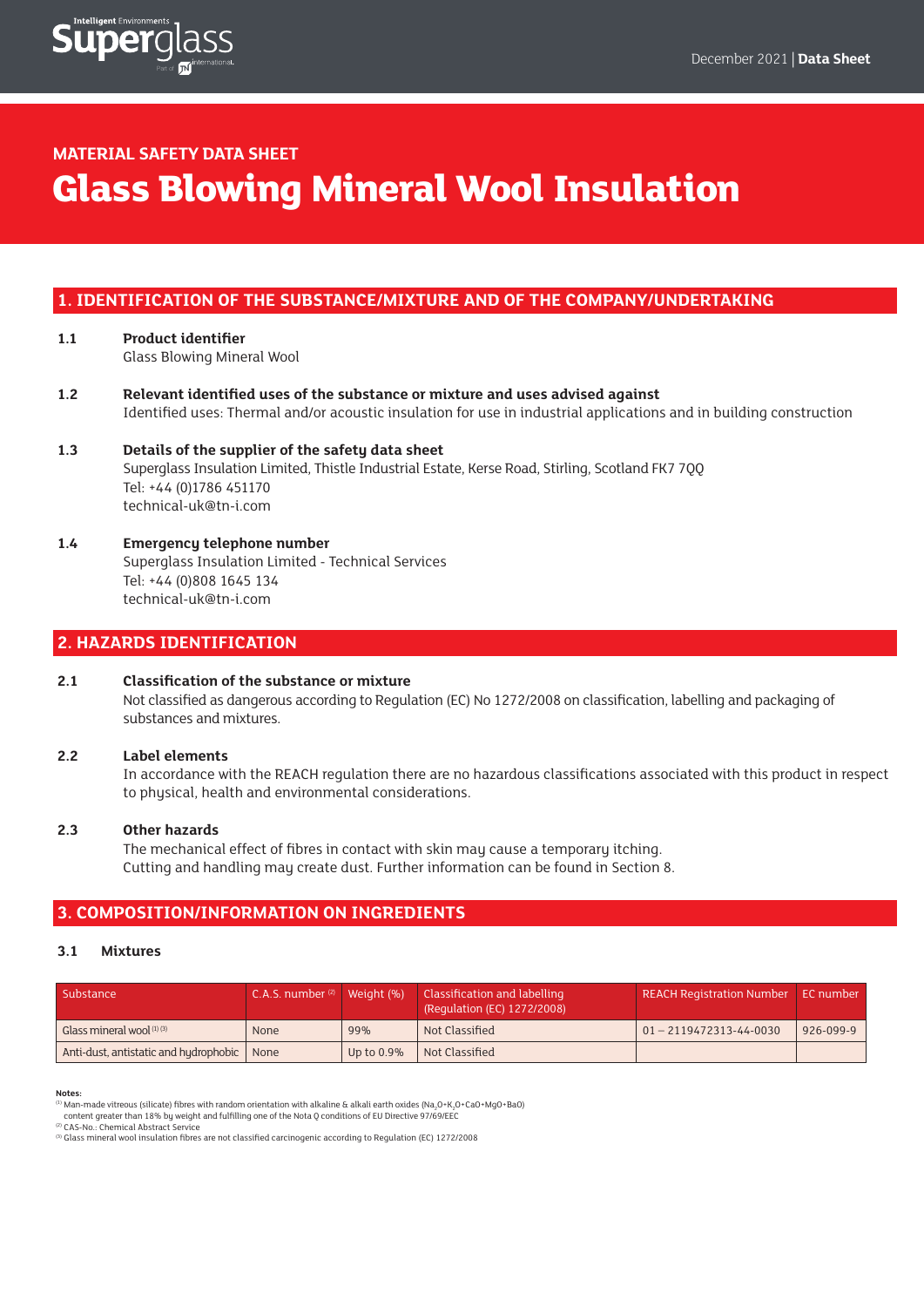# **4. FIRST AID MEASURES**

#### **4.1 Description of first aid measures**

#### **4.1.1 Inhalation**

Remove from exposure into fresh air. If irritation occurs, clean throat by rinsing with cold, potable water and blow nose to clear dust.

### **4.1.2 Skin**

If irritation occurs, remove contaminated clothing and rinse under cold running water prior to washing skin gently with cold water and mild soap. Do not rub or scratch affected skin.

#### **4.1.3 Eye**

If irritation occurs, check for and remove contact lenses, flush eyes with potable cold water. Do not rub eyes. If symptoms persist seek medical advice.

#### **4.1.4 Ingestion**

If accidentally ingested, may cause transient irritation to the digestive tract. Rinse mouth and drink plenty of cold water.

# **4.2 Most important symptoms and effects, both acute and delayed**

The mechanical effect of fibres in contact with throat, skin or eyes may cause temporary irritation.

# **5. FIREFIGHTING MEASURES**

## **5.1 Extinguishing media**

- **5.1.1 Suitable extinguishing media** Water, foam, carbon dioxide (CO $_{2}$ ) or dry powder.
- **5.1.2 Unsuitable extinguishing media** None.

## **5.2 Special hazards arising from the substance or mixture**

 Products are non-combustible and do not pose a fire hazard in use; however, some facings and packaging materials may burn. Products of combustion from product and packaging – carbon dioxide, carbon monoxide and some trace gases such as ammonia, nitrogen oxides and volatile organic substances.

## **5.3 Advice for firefighters**

 Observe normal firefighting procedures. Large fires in poorly ventilated areas or involving packaging materials may necessitate the use of respiratory protection / breathing apparatus.

# **6. ACCIDENTAL RELEASE MEASURES**

## **6.1 Personal precautions, protective equipment and emergency procedures**

 No special requirements. In the presence of high concentrations of dust, it is recommended for comfort that longlegged, long-sleeved clothing and gloves in conformity with EN 388 and safety goggles in conformity with EN 166 are worn.

#### **6.2 Environmental precautions**

None required.

## **6.3 Methods and material for containment and cleaning up**

Use vacuum equipment or dampen down with water spray before sweeping.

## **6.4 Reference to other sections**

Recommended personal protection equipment and waste disposal considerations are covered in sections 8 and 13.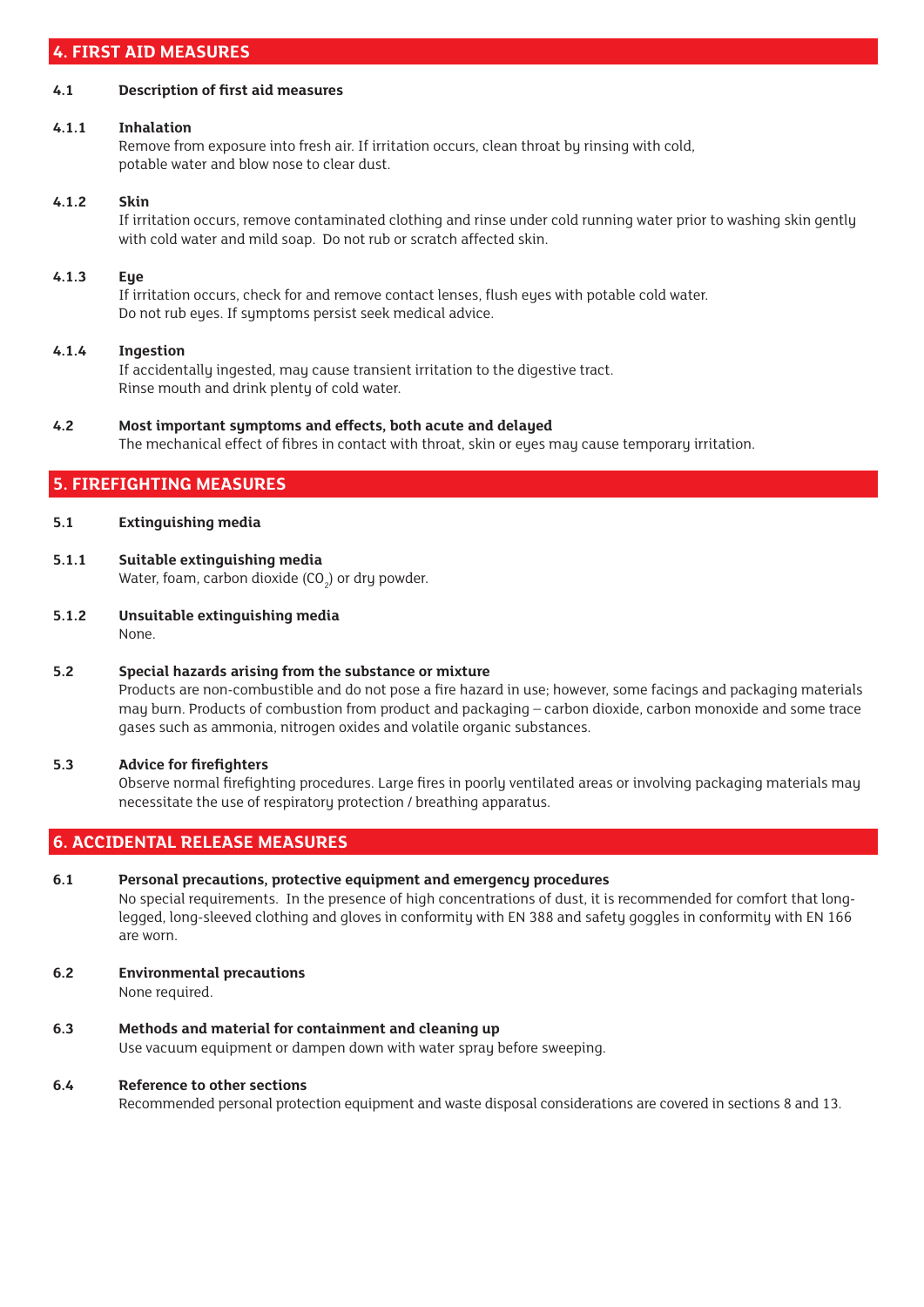## **7. HANDLING AND STORAGE**

#### **7.1 Precautions for safe handling**

 Unpack materials at application site to avoid unnecessary handling of unwrapped product. Cut product using a knife. Use of power tools and saws are not recommended. Ensure adequate ventilation of workplace. Keep work areas clean. Do not eat, drink or smoke in work areas. Wash hands after use rinsing under cold water before using a mild soap. Change clothes and wash upon completing work.

## **7.2 Conditions for safe storage, including any incompatibilities**

 All products should be stored in accordance with site specific risk assessments. Store material in original packaging until it is to be used. Store material to protect against damage or ingress of rain water / snow. Store loose un-palletised product in a dry location. Delivered packed in polyethylene film on wooden pallets.

#### **7.3 Specific end use(s)**

Not relevant.

## **8. EXPOSURE CONTROLS/PERSONAL PROTECTION**

#### **8.1 Control parameters**

Machine-made mineral fibre (MMMF) workplace exposure limit (WEL) 5mg/m<sup>3</sup> gravimetric measure (total inhalable dust) and 2 fibres/ml airborne fibre limit, 8-hour time weighted averages (EH40).

### **8.2 Exposure controls**

#### **8.2.1 Engineering controls**

No specific requirements.

#### **8.2.2 Individual protection measures, such as personal protective equipment**

#### **8.2.2.1 Eye protection**

Eye protection to EN 166 is advised, in particular when working with product above head height.

#### **8.2.2.2 Skin protection**

 Use of gloves in conformity with EN 388 is recommended to reduce the likelihood of mechanical itching. For comfort, it is recommended that long-legged, long sleeved work clothing is worn.

#### **8.2.2.3 Respiratory protection**

 In confined atmospheres or during operations which can generate or result in the emission of any dust, it is recommended that a disposable face mask complying with BS EN149 FFP1 or FFP2 should be used.

#### **8.2.2.4 Hygiene**

After contact, wash hands with cold water and mild soap.

#### **The following sentence and pictograms are printed on packaging:**

#### **"The mechanical effect of fibres in contact with skin may cause temporary itching"**











**Ventilate working area if possible.**



**Wear goggles when working overhead.**

**Cover exposed skin. When working in unventilated areas wear disposable face mask.**

**Clean area using vacuum equipment.**

**Waste should be disposed of according to local regulations.**

**Rinse in cold water before washing.**

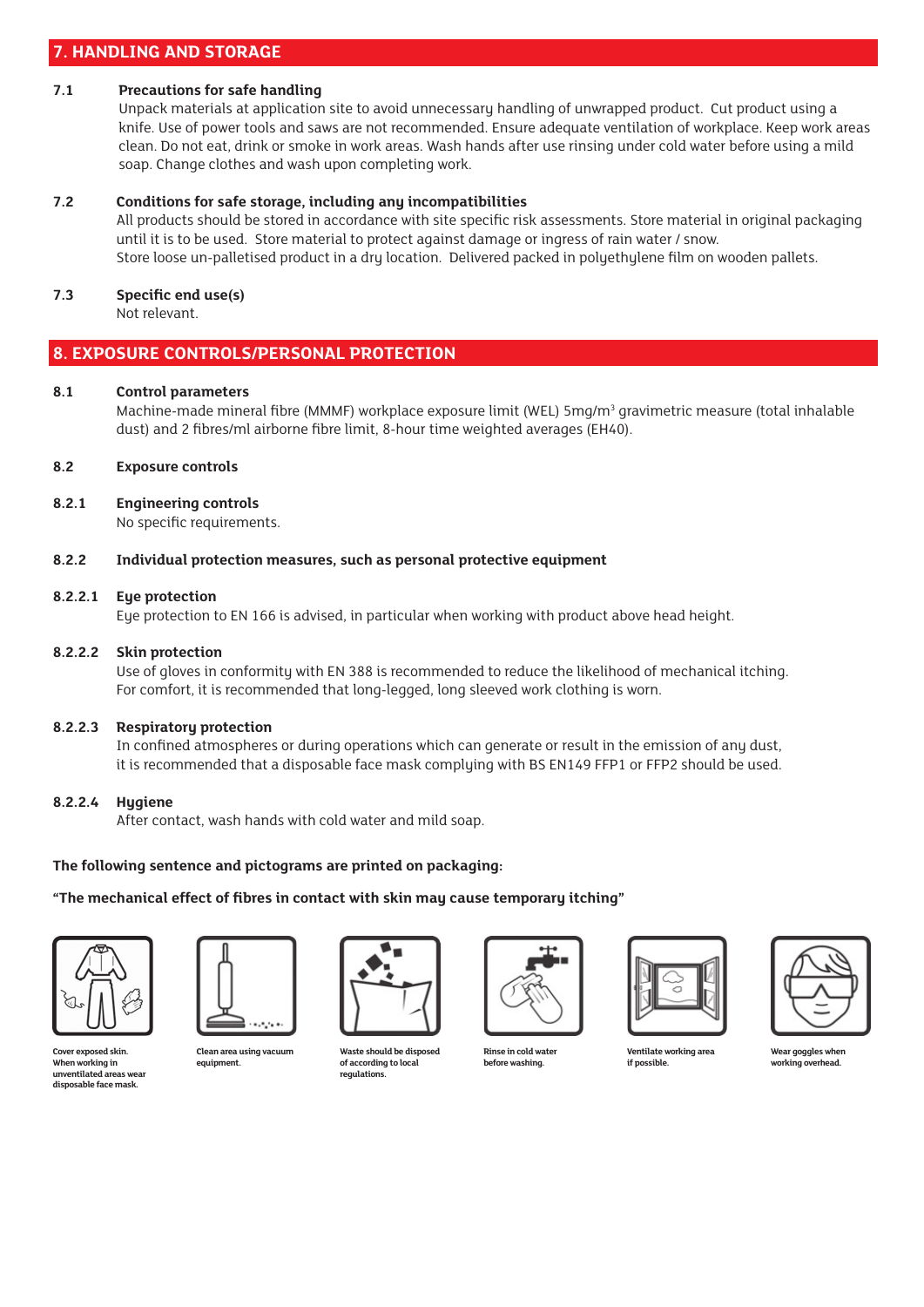## **9. PHYSICAL AND CHEMICAL PROPERTIES**

- **9.1 Information on basic physical and chemical properties**
	- Physical state: Solid Form: Loose chopped glass mineral wool fibres Colour: White Odour: None pH: Not relevant Boiling point: Not relevant Flash point: Not relevant Flammability: Not relevant Explosive properties: None Density: Approximately 130kg/m<sup>3</sup> per pack Solubility: Generally chemically inert and insoluble in water

#### **9.2 Other information**

Approximate nominal diameter of fibres: 2 - 5 μm. Orientation of fibres: Random.

## **10. STABILITY AND REACTIVITY**

- **10.1 Reactivity** Not reactive.
- **10.2 Chemical stability** Stable.
- **10.3 Possibility of hazardous reactions** Not reactive.
- **10.4 Conditions to avoid** None.
- **10.5 Incompatible materials** None.
- **10.6 Hazardous decomposition products** None in normal conditions of use.

## **11. TOXICOLOGICAL INFORMATION**

#### **11.1 Information on toxicological effects**

The mechanical effect of fibres in contact with throat, skin or eyes may cause temporary itching.

 Carcinogenicity classification not applicable for this product; in accordance with European Directive 97/69/EC nota Q, products are assessed as free from suspicion of possible carcinogenic effects.

# **12. ECOLOGICAL INFORMATION**

- **12.1 Toxicity** This product is not ecotoxic to water, soil or air, by composition.
- **12.2 Persistence and degradability** None.
- **12.3 Bioaccumulative potential** Will not bio-accumulate.
- **12.4 Mobility in soil** Not considered mobile.
- **12.5 Results of PBT and vPvB assessment** No assessment required.
- **12.6 Other adverse effects**

None known.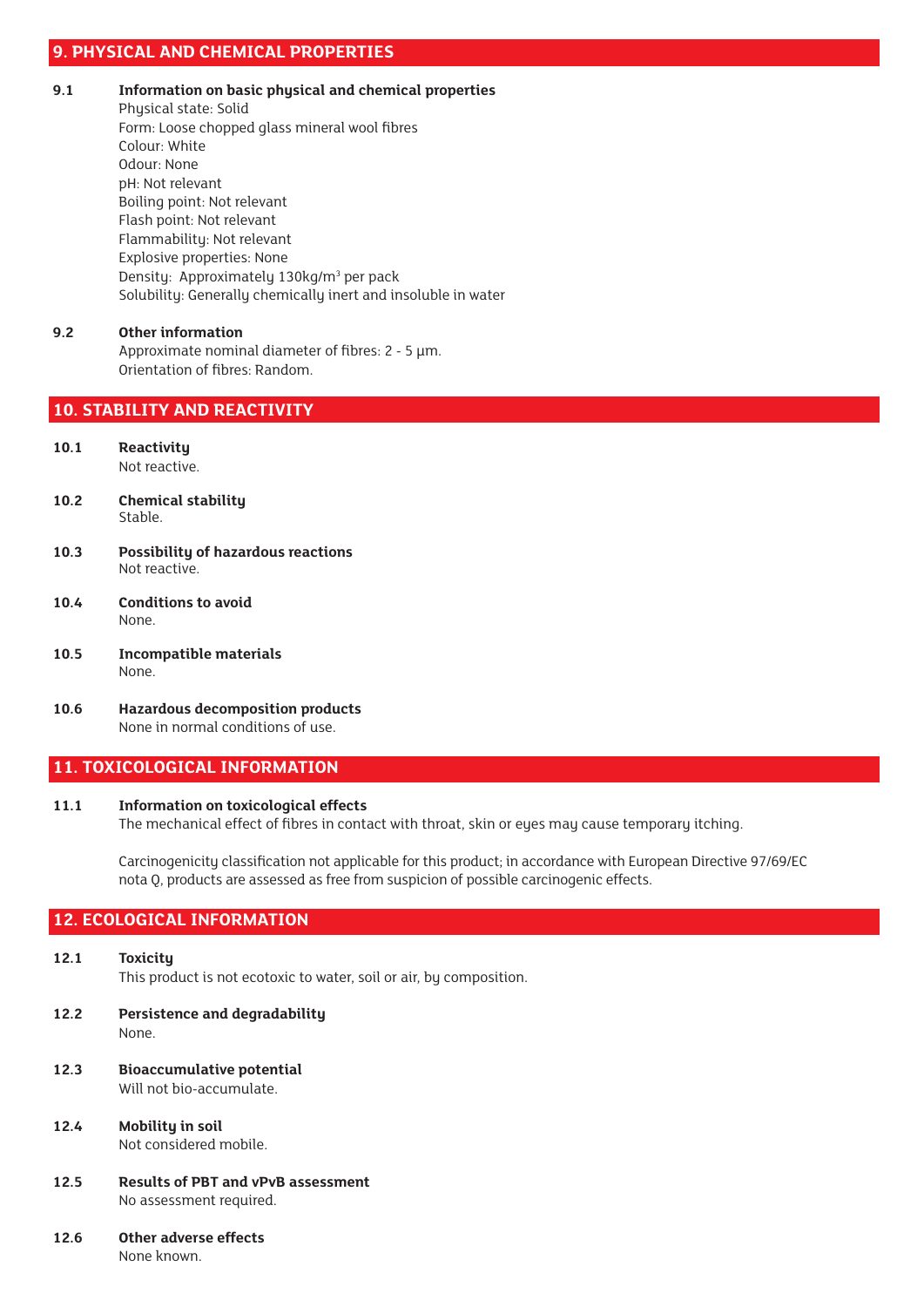# **13. DISPOSAL CONSIDERATIONS**

#### **13.1 Waste treatment methods**

 Product is classified as non-hazardous waste. Product is covered by the non-hazardous entry 17 06 04 in the European Waste Catalogue, established by EC Decision 2000/532/EC (hazardous waste). Dispose of product in accordance with local regulations and procedures in force within the country of use or disposal.

Dispose of packaging in accordance with local regulations and procedures in force within the country of use or disposal.

#### **14. TRANSPORT INFORMATION**

- **14.1 UN number** Not applicable.
- **14.2 UN proper shipping name** Not applicable.
- **14.3 Transport hazard class(es)** Not applicable.
- **14.4 Packing group** Not applicable.
- **14.5 Environmental hazards** Not applicable.
- **14.6 Special precautions for user** None specified.

## **15. REGULATORY INFORMATION**

**15.1 Safety, health and environmental regulations/legislation specific for the substance or mixture** The European Regulation on Chemicals No 1907/2006, Registration, Evaluation, Authorisation & Restriction of Chemicals (REACH) enacted on June 1st 2007 requires the provision of a Safety Data Sheet (SDS) for hazardous substances and mixtures / preparations.

 Superglass Insulation Limited mineral wool products (mat, batts, rolls or loose fibres), are defined as articles under REACH and therefore a Safety Data Sheet for these products is not a legal requirement.

 In accordance with industry practice, Superglass Insulation Limited voluntarily make REACH compliant safety data sheets available for their products to ensure that health and safety information is provided in a recognized standard format for the purpose of assuring safe handling and use of our mineral wool throughout the product life.

 This Material Safety Data Sheet has been prepared in accordance with Regulations (EC) 1907/2006 (REACH), 1272/2008 (CLP) and 453/2010.

**15.2 Chemical safety assessment** Not required.